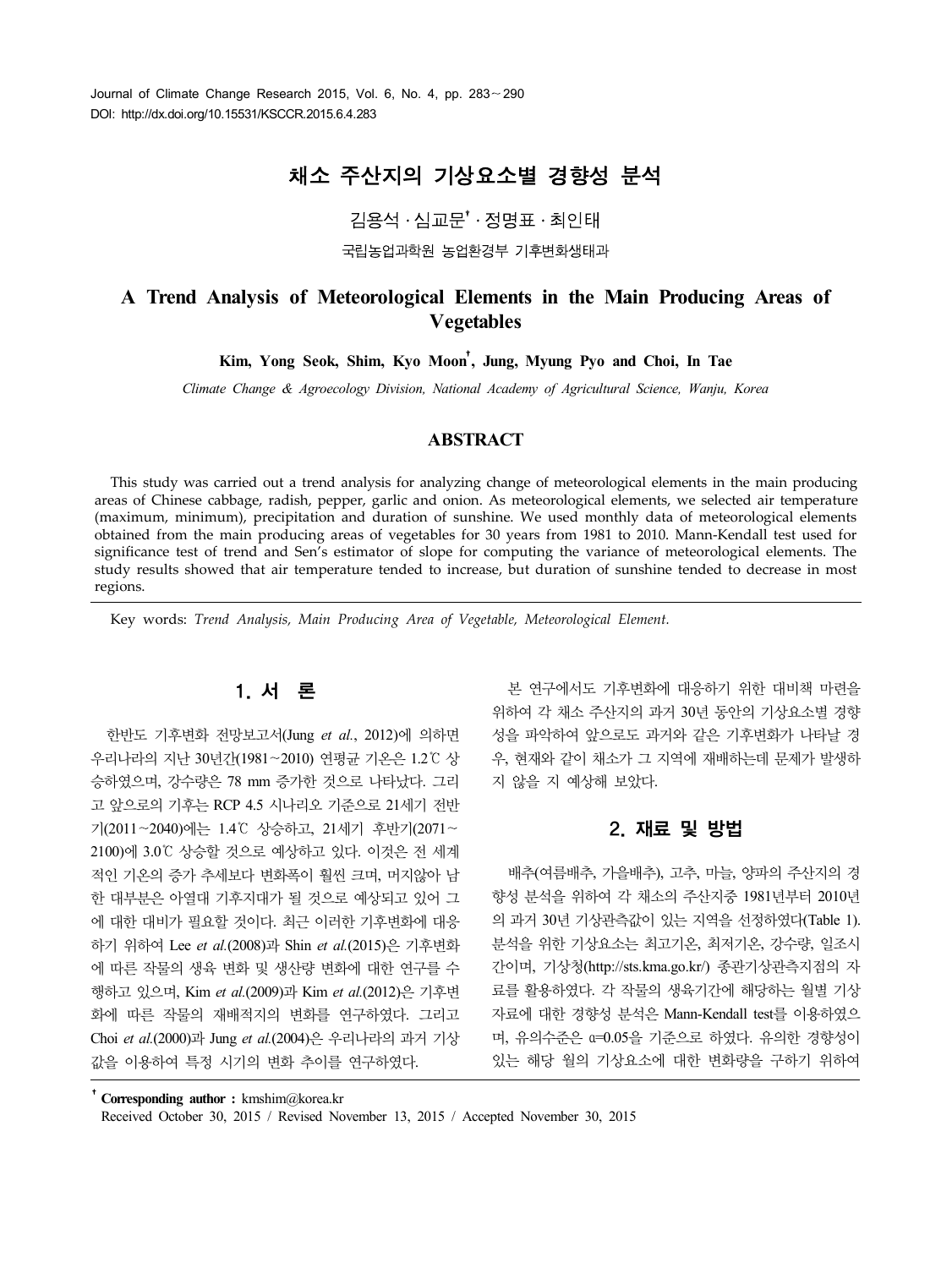| Vegetable       |               | Main producing area                            |
|-----------------|---------------|------------------------------------------------|
|                 | Summer        | Gangneung                                      |
| Chinese cabbage | Autumn        | Haenam                                         |
| Pepper          |               | Hongcheon, Jeongeup,<br>Imsil, Haenam, Uiseong |
| Garlic          | Northern-type | Seosan, Uiseong, Imsil                         |
|                 | Southern-type | Seosan, Uiseong, Imsil                         |
| Onion           |               | Haenam                                         |

Table 1. Main producing areas of vegetables

Sen's estimator of slope 방법을 이용하였다.

Mann-Kendall test는 비모수적 통계방법(Non-parametric Statistical Method)으로 기후학적인 시계열 자료의 경향성 분석 에 많이 사용되고 있다(Zhang *et al.*, 2001).

Kahya and Kalayci(2004)와 Yenign *et al.*(2008)은 하천유 량의 변화에 대한 경향성을 분석하기 위하여 다음과 같은 방 법으로 Mann-Kendall test를 수행하였다.

$$
S = \sum_{k=1}^{n=1} \sum_{i=k+1}^{n} \text{sgn}(\mathbf{x}_i - \mathbf{x}_k)
$$
 (1a)

$$
sgn(x_j - x_k) = \begin{cases} +1 & if(x_j - x_k) > 0\\ 0 & if(x_j - x_k) = 0\\ -1 & if(x_j - x_k) < 0 \end{cases}
$$
 (1b)

여기서, 와 는 *j* 시점과 *k* 시점의 관측값이며, sgn  $(x_i - x_k)$ 는 *j* 시점과  $k$  시점의 관측값 간의 차이에 의해 1, 0, —1의 값을 구하게 된다. 그 값들의 합이 식(1a)의 *S*가 된다. *S*의 평균은 0이며, 분산은 아래와 같이 구한다.

$$
\text{Var(s)} = \frac{1}{18} \bigg[ n(n-1)(2n+5) - \sum_{i=1}^{m} t_i (t_i - 1)(2t_i + 5) \bigg] \tag{2}
$$

여기서, *n*은 관측치의 총 수, *m*은 동일한 값을 보이는 자료 수, 는 *i*일 때의 자료 수이다.

여기서, *n*은 관축치의 총 수, *m*은 동일한 갔을 보이는 자료  
\n, 
$$
t_i \div i\mathbf{2}
$$
 때의 자료 수이다.  
\n
$$
\mathbf{z} = \begin{cases} \frac{s-1}{\sqrt{Var(s)}} & \text{if } S > 0 \\ 0 & \text{if } S = 0 \\ \frac{s+1}{\sqrt{Var(s)}} & \text{if } S < 0 \end{cases}
$$
\n(3)

로써 경향성을 판단하게 된다. 이 때, 유의수준 α에 대해 *p*≤α 이면 귀무가설을 기각하고, 경향성이 있다는 대립가설을 수용 하게 된다.

단위시간당 변화량을 나타내는 Sen's estimator of slope은 다음 식을 이용하여 구할 수 있다.

위의 식을 통하여 구하게 된 z-value의 유의성을 검증함으

음 식을 이~~방~~하여 구할 수 있다.  

$$
Q = \text{median}\left(\frac{x_j - x_k}{j - k}\right)
$$
(4)

여기서, *j*와 *k*는 시점을 나타내며, 와 는 *j*와 *k* 시점의 관측값이며, *Q*는 총 Sen's estimator의 중간 값이 된다.

## 3. 결과 및 고찰

#### 3.1 배추 주산지의 기상요소별 경향성

여름배추의 생육시기는 지역별로 조금씩 차이가 있지만, 대 체로 5∼6월이 유묘기와 경엽신장기이며, 7∼8월이 결구기이 다. 강릉에서 여름배추의 생육시기에 따른 기상요소별 경향성 을 분석한 결과에 의하면 최고기온과 강수량, 일조시간은 뚜 렷한 경향성이 보이지 않았지만, 1981∼2010년의 6월 최저 기 온의 경우 연간 0.07℃ 씩 증가하는 경향이 나타났다(Table 2). 가을배추의 생육시기는 대체로 7∼8월이 유묘기와 경엽신 장기이며, 9∼10월이 결구기이다. 가을배추의 주산지 중 해남 의 기상요소별 경향성 분석 결과에 의하면 1981∼2010년의 9

Table 2. Trend analysis of meteorological elements in main producing area of summer Chinese cabbage

|           | Meteorological | Month |           |      |      |  |  |  |
|-----------|----------------|-------|-----------|------|------|--|--|--|
| Region    | element        | May   | Jun.      | Jul. | Aug. |  |  |  |
|           | $T_{max}$      |       |           |      |      |  |  |  |
| Gangneung | $T_{min}$      |       | ↑<br>0.07 |      |      |  |  |  |
|           | Pre            |       |           |      |      |  |  |  |
|           | <b>DOS</b>     |       |           |      |      |  |  |  |

↑, ↓ : Increase or decrease trend.

Arabic number : Sen's estimator of slope.

 $T<sub>max</sub>$ : Maximum air temperature.

T<sub>min</sub> : Minimum air temperature.

Pre : Precipitation.

DOS : Duration of sunshine.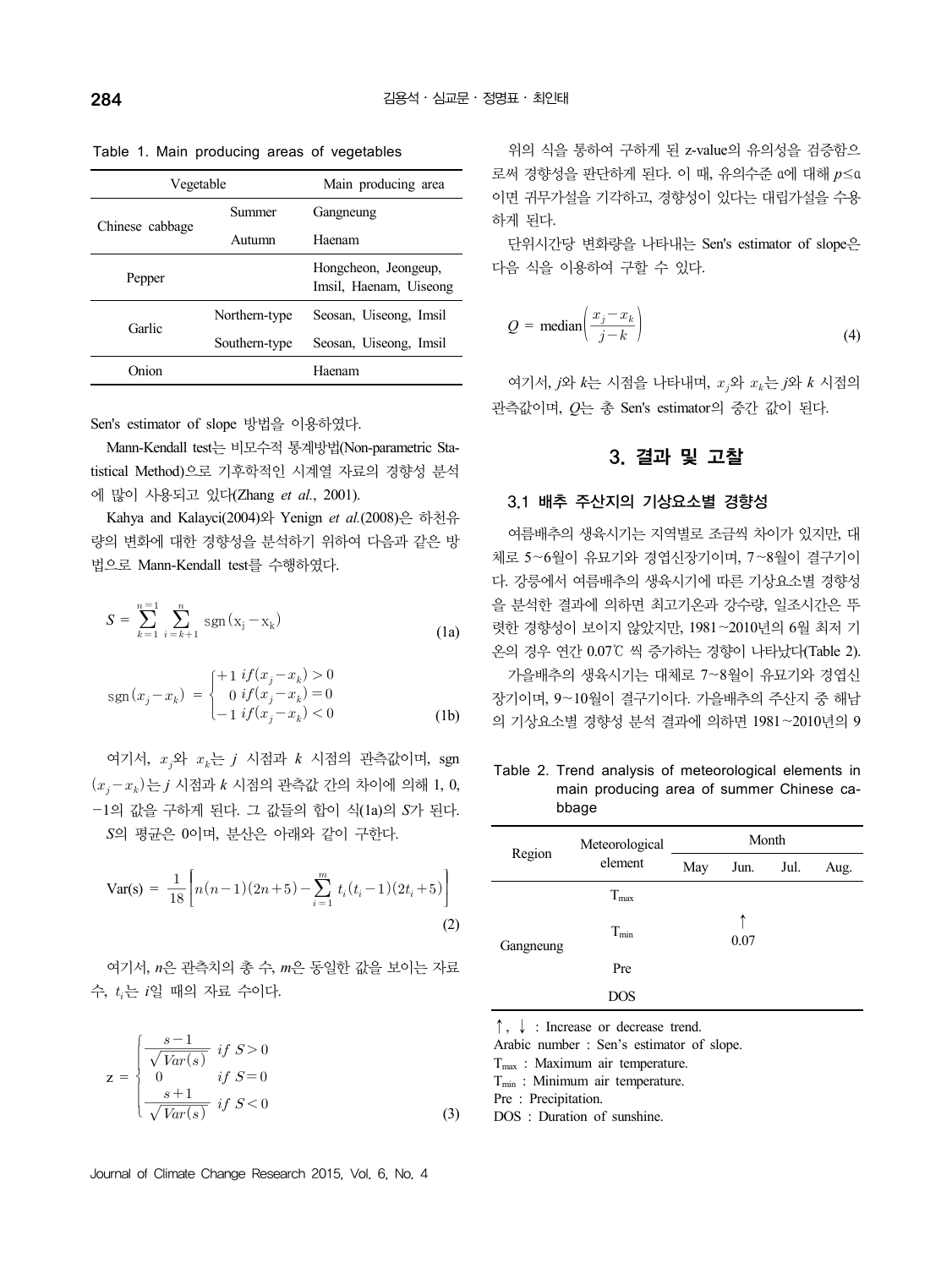월과 10월의 최고기온의 경우 연간 0.05℃, 0.06℃ 씩 각각 증 가하는 경향을 나타냈으며, 일조시간의 경우에는 7∼9월에 연 간 2.41시간, 2.55시간, 2.22시간 씩 각각 감소하는 경향이 나 타났다. 그렇지만 최저기온과 강수량의 경우 뚜렷한 경향성을 나타내지 않았다(Table 3).

배추의 특성은 호냉성 작물로서 생육적온은 15∼20℃이고, 결구적온은 15∼16℃이다. 생육초기에는 비교적 높은 온도와 강한 광에 유리하지만, 결구기에는 상대적으로 낮은 온도와 약 한 광 아래서 8시간 정도의 일조시간이 필요하다. 배추는 생육 기간이 짧기 때문에 비교적 많은 수분을 요구하고, 건조에 약 하다(Park and Kim, 2014). 이러한 특성을 고려할 때 각 주산 지의 기상이 앞으로도 과거와 같은 경향성을 나타낸다면 여 름배추의 경우에는 5월의 기온이 다소 높아질 수 있으며, 가 을 배추의 경우 결구기에 최고기온이 점차 증가하고 있어 배추 생육에 영향을 미칠 수 있을 것이라 예상된다. 그리고 일조시간은 배추가 현재보다 일조시간이 짧아지는 시기가 많 아진다면 배추 생육에 영향을 받을 것으로 예상된다(Table 4 및 Table 5).

### 3.2 고추 주산지의 기상요소별 경향성

고추는 2∼3월에 발아기와 육묘기를, 4월에 정식 후 5∼8 월에 개화기를 거치게 된다. 고추의 주산지 중 홍천의 경우 <sup>1981</sup>∼2010년의 2∼6월 최저기온이 각각 연간 0.12℃, 0.07℃, 0.06℃, 0.06℃, 0.05℃ 씩 증가하는 경향이 나타났으며, 일조

Table 3. Trend analysis of meteorological elements in main producing areas of autumn Chinese cabbage

|        | Meteorological |      |      | Month |      |
|--------|----------------|------|------|-------|------|
| Region | element        | Jul. | Aug. | Sep.  | Oct. |
|        | $T_{max}$      |      |      | 0.05  | 0.06 |
|        | $T_{min}$      |      |      |       |      |
| Haenam | Pre            |      |      |       |      |
|        | <b>DOS</b>     | 2.41 | 2.55 | 2.22  |      |
|        |                |      |      |       |      |

↑, ↓ : Increase or decrease trend.

Arabic number : Sen's estimator of slope.

 $T<sub>max</sub>$ : Maximum air temperature.

 $T_{\text{min}}$ : Minimum air temperature.

Pre : Precipitation.

DOS : Duration of sunshine.

Table 4. Monthly weather data in main producing area of summer Chinese cabbage(1981~2010)

|           | Meteoro-           |                                                                           |           | Month |                                                                    |
|-----------|--------------------|---------------------------------------------------------------------------|-----------|-------|--------------------------------------------------------------------|
| Region    | logical<br>element | May                                                                       | Jun. Jul. |       | Aug.                                                               |
|           |                    | $T_{\text{max}}$ (°C) 21~24 21~27 23~32 25~31                             |           |       |                                                                    |
|           |                    | $T_{\text{min}}$ (°C) $11 \sim 14$ $15 \sim 19$ $17 \sim 24$ $18 \sim 23$ |           |       |                                                                    |
|           |                    |                                                                           |           |       | Pre (mm) $17 \sim 239$ $33 \sim 279$ $86 \sim 757$ $81 \sim 1,137$ |
| Gangneung |                    | DOS (hr) $135 \sim 283$ 93 $\sim 256$ 46 $\sim 218$ 64 $\sim 217$         |           |       |                                                                    |

T<sub>max</sub> : Maximum air temperature rage.

 $T_{min}$ : Minimum air temperature rage.

Pre : Precipitation rage.

DOS : Duration of sunshine rage.

Table 5. Monthly weather data in main producing area of autumn Chinese cabbage(1981~2010)

| Region | Meteorological                                                            |      | Month          |  |
|--------|---------------------------------------------------------------------------|------|----------------|--|
|        | element                                                                   | Jul. | Aug. Sep. Oct. |  |
|        | $T_{\text{max}}$ (°C) $26 \sim 32$ $26 \sim 32$ $24 \sim 28$ 19 $\sim 24$ |      |                |  |
|        | $T_{min}$ (°C) $19~23$ $19~23$ $13~19$ $7~11$                             |      |                |  |
| Haenam | Pre (mm) $42 \sim 549$ $36 \sim 563$ $16 \sim 692$ $0 \sim 142$           |      |                |  |
|        | DOS (hr) $46 \sim 218$ $64 \sim 217$ $78 \sim 264$ $124 \sim 240$         |      |                |  |

 $T<sub>max</sub>$ : Maximum air temperature rage.

 $T_{\text{min}}$  : Minimum air temperature rage.

Pre : Precipitation rage.

DOS : Duration of sunshine rage.

↑ 며, 일조시간의 경우에는 3∼5월에 감소하는 경향이 나타났 0.06 다. 임실의 경우는 2월의 최고기온이 증가하는 경향이 나타났 시간은 2∼8월에 각각 연간 1.25시간, 2.01시간, 2.18시간,<br>1.65시간, 1.88시간, 3.13시간, 2.72시간 씩 감소하는 것으로 나타났다. 또다른 주산지인 정읍의 경우는 2월의 최고기온과 2월, 3월, 5월, 6월의 최저기온이 증가하는 경향이 나타났으 으며, 4∼8월의 일조시간은 감소하는 경향이 나타났다. 해남 의 경우는 2월의 최고기온과 6월의 최저기온이 증가하는 경 향이 나타났으며, 일조시간은 5∼8월에 감소하는 경향이 나타 났다. 의성의 경우는 2월의 최고기온이 증가하는 경향성이 나 타났으며, 4∼8월의 일조시간은 감소하는 경향을 나타났다 (Table 6).

> 고추는 고온성 작물로서 생육적온은 20∼30℃이며, 개화 및 과비대 적온은 18∼23℃이다. 특히, 개화기 때 고온 장해를 입 으면 수정 능력을 상실한 화분을 많이 형성하게 된다. 고추는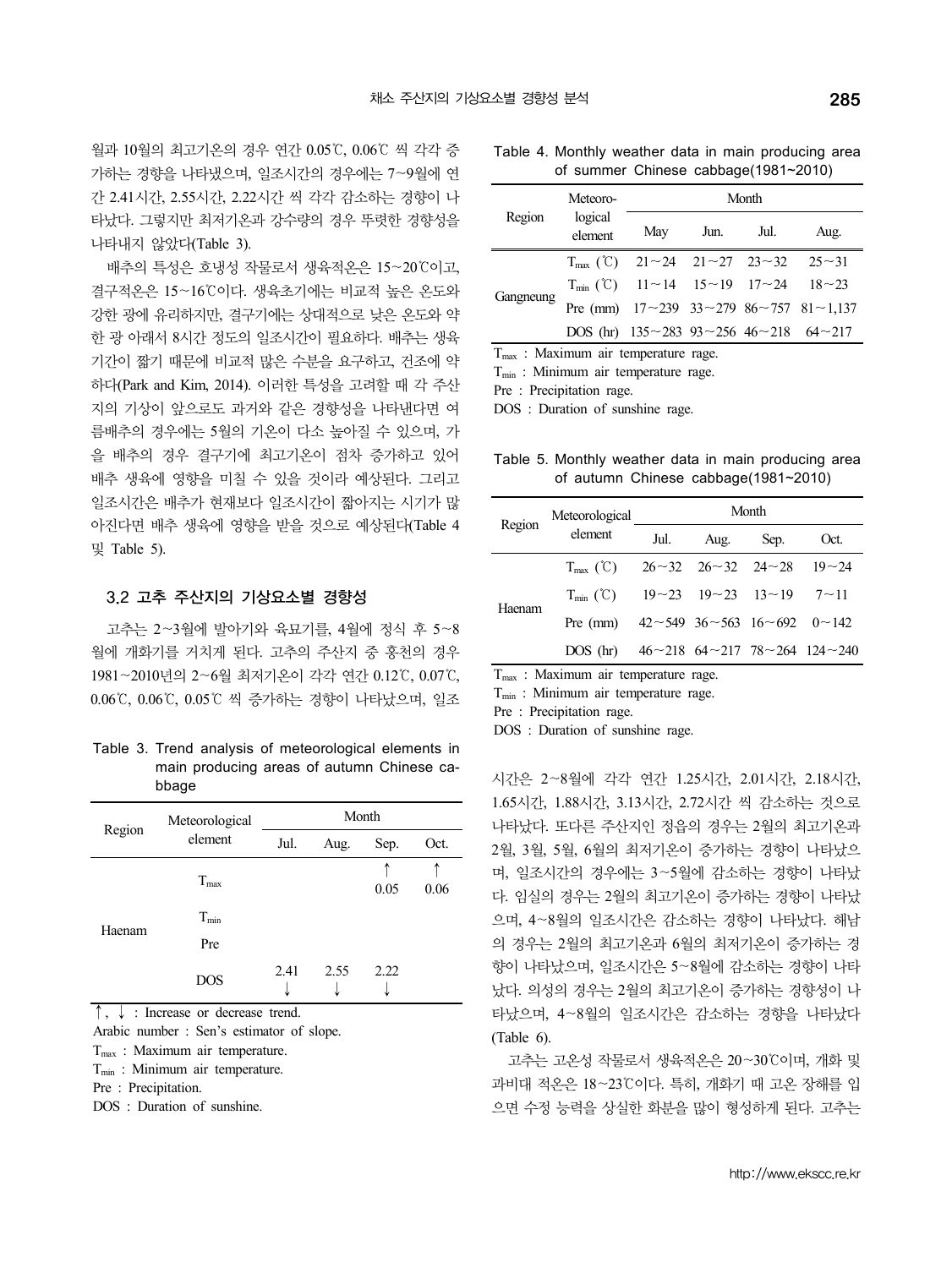| Region    | Meteorological               |                          |                        |                      | Month                  |                        |                      |                      |
|-----------|------------------------------|--------------------------|------------------------|----------------------|------------------------|------------------------|----------------------|----------------------|
|           | element                      | Feb.                     | Mar.                   | Apr.                 | May.                   | Jun.                   | Jul.                 | Aug.                 |
|           | $T_{\rm max}$                |                          |                        |                      |                        |                        |                      |                      |
|           | $T_{\rm min}$                | $\uparrow$<br>0.12       | $\uparrow$<br>$0.07\,$ | $\uparrow$<br>0.06   | $\uparrow$<br>$0.06\,$ | $\uparrow$<br>$0.05\,$ |                      |                      |
| Hongcheon | $\Pr$                        |                          |                        |                      |                        |                        |                      |                      |
|           | $DOS$                        | $1.25\,$<br>$\downarrow$ | 2.01<br>$\downarrow$   | 2.18<br>$\downarrow$ | 1.65<br>$\downarrow$   | 1.88<br>$\downarrow$   | 3.13<br>$\downarrow$ | 2.72<br>$\downarrow$ |
|           | $T_{\hbox{\scriptsize max}}$ | $\uparrow$<br>0.09       |                        |                      |                        |                        |                      |                      |
| Jeongeup  | $T_{\rm min}$                | $\uparrow$<br>0.10       | $\uparrow$<br>0.05     |                      | $\uparrow$<br>0.05     | $\uparrow$<br>0.05     |                      |                      |
|           | Pre                          |                          |                        |                      |                        |                        |                      |                      |
|           | $DOS$                        |                          | 1.28<br>$\downarrow$   | 1.51<br>$\downarrow$ | 2.19<br>$\downarrow$   |                        |                      |                      |
|           | $T_{\rm max}$                | $\uparrow$<br>0.13       |                        |                      |                        |                        |                      |                      |
|           | $T_{\rm min}$                |                          |                        |                      |                        |                        |                      |                      |
| Imsil     | Pre                          |                          |                        |                      |                        |                        |                      |                      |
|           | <b>DOS</b>                   |                          |                        | 1.42<br>$\downarrow$ | 2.21<br>$\downarrow$   | 2.65<br>$\downarrow$   | 3.52<br>$\downarrow$ | 3.31<br>$\downarrow$ |
|           | $T_{\text{max}}$             | $\uparrow$<br>0.12       |                        |                      |                        |                        |                      |                      |
| Haenam    | $T_{\rm min}$                |                          |                        |                      |                        | $\uparrow$<br>0.03     |                      |                      |
|           | $\Pr$                        |                          |                        |                      |                        |                        |                      |                      |
|           | $DOS$                        |                          |                        |                      | 1.76<br>$\downarrow$   | 2.51<br>$\downarrow$   | 2.41<br>$\downarrow$ | 2.55<br>$\downarrow$ |
|           | $T_{\hbox{\scriptsize max}}$ | $\uparrow$<br>0.11       |                        |                      |                        |                        |                      |                      |
| Uiseong   | $T_{\rm min}$                |                          |                        |                      |                        |                        |                      |                      |
|           | Pre                          |                          |                        |                      |                        |                        |                      |                      |
|           | DOS                          |                          |                        | 1.46<br>$\downarrow$ | 1.80                   | 2.06                   | 2.63<br>↓            | 2.04<br>$\downarrow$ |

Table 6. Trend analysis of meteorological elements in main producing areas of pepper

↑, ↓ : Increase or decrease trend, Arabic number : Sen's estimator of slope, Tmax : Maximum air temperature, Tmin : Minimum air temperature, Pre : Precipitation, DOS : Duration of sunshine.

토양의 수분 상태에 민감하지만, 광에는 비교적 둔감한 편이 상이 과거와 같은 경향성을 나타낸다면 기온의 경우 생육적 다(Yang *et al.*, 2014). 이러한 특성을 고려할 때 주산지의 기 온보다 올라가서 다소 문제가 발생할 수도 있을 것으로 예상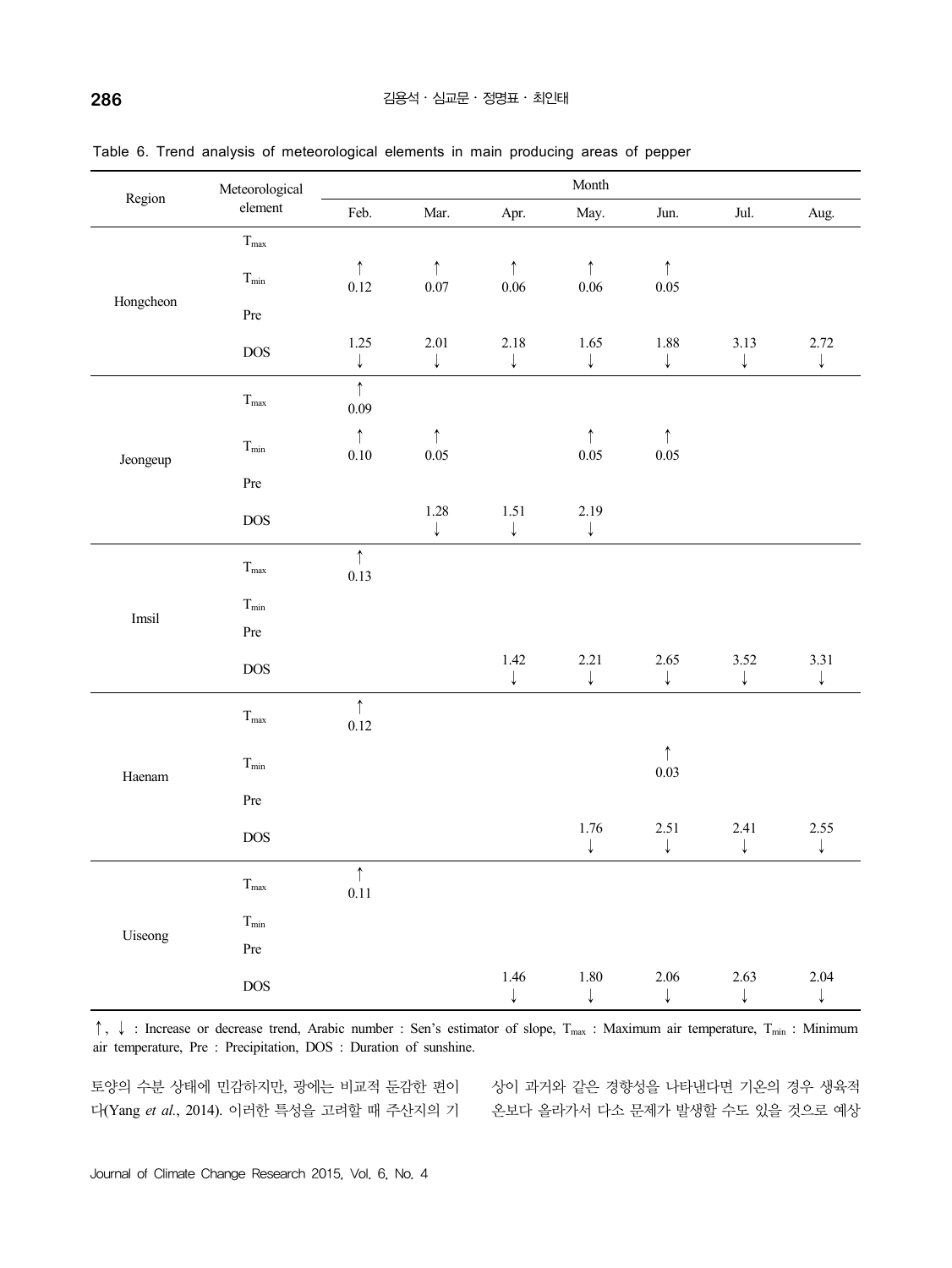되나, 광에 둔감한 특성상 일조시간의 감소가 고추 생육에 미 칠 영향은 좀 더 연구가 필요할 것으로 예상된다(Table 7).

#### 3.3 마늘 주산지의 기상요소별 경향성

한지형 마늘은 10월에 발아기, 12월과 1월 월동기를 거지 며, 2∼3월에 잎출현기, 4∼6월에 쪽비대기를 거치게 된다. 난 지형은 9월에 발아기, 10월에 잎신장기를 거쳐 12월과 1월 월 동기, 2∼3월에 쪽분화기, 4∼6월에 쪽비대기를 거치게 된다. 한지형 마늘의 주산지인 서산의 경우 강수량이 11월에 연 간 1.44 mm 씩 감소하는 경향이 나타났으며, 일조시간은 5월 과 6월에 각각 1.40시간, 2.40시간씩 감소하는 것으로 나타났 다. 의성의 경우는 1월과 2월의 최고기온과 10월 최저기온이 증가하는 경향성을 나타냈으며, 일조시간은 4∼6월에 감소하 는 경향을 나타냈다. 임실의 경우는 1월과 2월의 최고기온이 증가하는 경향성을 나타내며, 강수량의 경우 11월에 감소하 는 경향성을 나타냈다. 그리고 일조시간은 4∼6월과 12월에 감소하는 경향성을 나타냈다(Table 8).

마늘의 생육적온과 구비대적온은 18∼20℃이고, 25℃ 이상 에서 생육의 저하가 생긴다. 구비대를 위해서는 12시간 이상 의 장일조건이 요구된다(Gwak *et al.*, 2014). 주산지의 기상이 이와 같은 경향성을 나타낸다면 서귀포의 경우 쪽비대기인 5 월에 최고기온이 증가하여 마늘 생육에 영향을 미칠 것으로 예상되며, 주산지의 대부분에서 일조시간이 감소하고 있는 경 향도 생육에 영향을 미칠 것으로 예상된다(Table 9).

| Table 7. Monthly weather data in main producing area of pepper (1981~2010) |  |  |  |  |  |  |  |
|----------------------------------------------------------------------------|--|--|--|--|--|--|--|
|----------------------------------------------------------------------------|--|--|--|--|--|--|--|

|           | Meteorological                |                                  |                                  |                   | Month             |                |                  |                  |
|-----------|-------------------------------|----------------------------------|----------------------------------|-------------------|-------------------|----------------|------------------|------------------|
| Region    | element                       | Feb.                             | Mar.                             | Apr.              | May.              | Jun.           | Jul.             | Aug.             |
|           | $T_{\text{max}}(\mathcal{C})$ | $2\sim9$                         | 8~14                             | $15 - 22$         | $21 - 26$         | $24 - 30$      | $26 - 33$        | $32 - 27$        |
|           | $T_{min}$ (°C)                | $-13 \sim -3$                    | $-5\sim0$                        | $0 \sim 8$        | $7 - 11$          | $12 \sim 17$   | $16 - 22$        | $17 - 23$        |
| Hongcheon | Pre (mm)                      | $1 - 85$                         | $11 - 132$                       | $13 - 186$        | $18 - 289$        | $35 - 506$     | $123 - 1,244$    | $76 - 822$       |
|           | DOS (hr)                      | $115 - 218$                      | $241 - 119$                      | $142 - 302$       | $153 - 338$       | $116 - 269$    | $76 - 264$       | $83 - 325$       |
|           | $T_{\text{max}}(\mathcal{C})$ | $3^{\sim}10$                     | $9 - 14$                         | $16 \sim 21$      | $23 - 25$         | $25 - 29$      | $27 - 34$        | $27 - 33$        |
|           | $T_{min}$ (°C)                | $-7 - 0$                         | $-1 - 2$                         | $3 - 11$          | $10 - 13$         | $15 - 18.6$    | $19.8 \sim 24.3$ | $19.5 \sim 24.8$ |
| Jeongeup  | Pre (mm)                      | $4.5 \sim 114.4$                 | $11.4 \sim 122.0$                | $19.0 \sim 227.5$ | $25.8 \sim 181.8$ | $8.8 \sim 364$ | $6 \sim 575$     | $78 - 623$       |
|           | $DOS$ (hr)                    | $106 - 205$                      | $110 - 234$                      | $139 - 269$       | $142 - 290$       | $108 - 289$    | $68 - 267$       | $90 - 278$       |
|           | $T_{\text{max}}(\mathcal{C})$ | $2 - 10$                         | $8 \sim 14$                      | $15 - 21$         | $21 - 25$         | $24 - 29$      | $26 - 33$        | $26 - 32$        |
|           | $T_{min}$ (°C)                | $-10 \sim -2$                    | $-4\negmedspace\sim\negmedspace$ | $0 \sim 8$        | $6 - 11$          | $12 - 16$      | $18 - 21$        | $17 - 22$        |
| Imsil     | Pre (mm)                      | $2 - 100$                        | $13 - 120$                       | $20 - 249$        | $23 - 162$        | $14 - 343$     | $13 - 689$       | $60 - 731$       |
|           | DOS (hr)                      | $119 - 211$                      | $115 - 265$                      | $160 - 298$       | $172 - 303$       | $97 - 292$     | $87 - 246$       | $80\!\sim\!304$  |
|           | $T_{\text{max}}(\mathcal{C})$ | $4 - 11$                         | $10 - 13$                        | $15 - 20$         | $21 - 24$         | $24 - 28$      | $26 - 32$        | $26 - 32$        |
|           | $T_{min}$ (°C)                | $-4\negmedspace\sim\negmedspace$ | $-1 \\ -3$                       | $2 - 10$          | $9 - 13$          | $15 - 18$      | $19 - 23$        | $19 - 23$        |
| Haenam    | Pre (mm)                      | $8 - 128$                        | $14 - 158$                       | $8 - 194$         | $29 - 290$        | $28 - 724$     | $42 - 549$       | $36 - 563$       |
|           | DOS (hr)                      | $120 - 226$                      | $122 - 297$                      | $147 - 326$       | $152 - 331$       | $82 - 308$     | $95 - 338$       | $95 - 343$       |
|           | $T_{\text{max}}(\mathcal{C})$ | $3 - 11$                         | $10 \sim 15$                     | $16 - 22$         | $22 - 27$         | $25 - 30$      | $26 \sim 34$     | $27 - 34$        |
|           | $T_{min}$ (°C)                | $-1 - -11$                       | $-5\sim0$                        | $0 - 8$           | $6 \sim 10$       | $12 \sim 16$   | $16 - 22$        | $16 - 23$        |
| Uiseong   | Pre (mm)                      | $0 - 96$                         | $3 - 102$                        | $15 - 188$        | $12 \sim 175$     | $8 - 295$      | $45 \sim 738$    | $49 - 590$       |
|           | DOS (hr)                      | $92 - 223$                       | $122 - 242$                      | $150 - 302$       | $167 - 368$       | $119 - 337$    | $49 - 287$       | $99 - 243$       |

T<sub>max</sub> : Maximum air temperature rage, T<sub>min</sub> : Minimum air temperature rage, Pre : Precipitation rage, DOS : Duration of sunshine rage.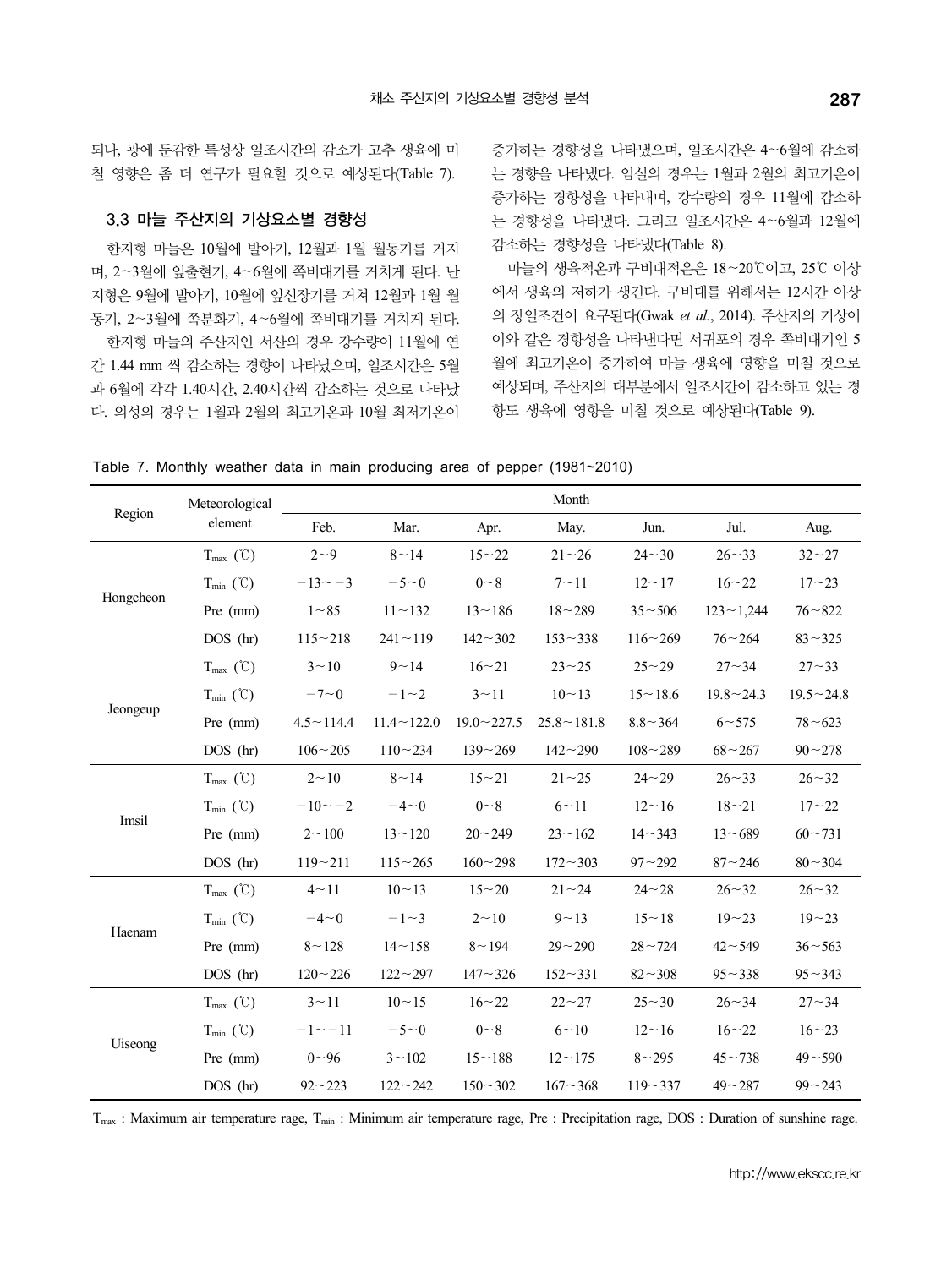| Region  | Meteorological               |                        |                        |      |                          | Month                |           |                        |           |               |
|---------|------------------------------|------------------------|------------------------|------|--------------------------|----------------------|-----------|------------------------|-----------|---------------|
|         | element                      | Jan.                   | Feb.                   | Mar. | Apr.                     | May.                 | Jun.      | Oct.                   | Nov.      | Dec.          |
|         | $T_{\hbox{\scriptsize max}}$ |                        |                        |      |                          |                      |           |                        |           |               |
|         | $T_{\rm min}$                |                        |                        |      |                          |                      |           |                        |           |               |
| Seosan  | Pre                          |                        |                        |      |                          |                      |           |                        | 1.44<br>↓ |               |
|         | $_{\rm DOS}$                 |                        |                        |      |                          | 1.40<br>↓            | 2.40<br>↓ |                        |           |               |
|         | $T_{\rm max}$                | $\uparrow$<br>$0.08\,$ | $\uparrow$<br>$0.11\,$ |      |                          |                      |           |                        |           |               |
| Uiseong | $T_{\rm min}$                |                        |                        |      |                          |                      |           | $\uparrow$<br>$0.09\,$ |           |               |
|         | Pre                          |                        |                        |      |                          |                      |           |                        |           |               |
|         | $\rm DOS$                    |                        |                        |      | 1.46<br>↓                | $1.80\,$<br>↓        | 2.06<br>↓ |                        |           |               |
|         | $T_{\hbox{\scriptsize max}}$ | $\uparrow$<br>$0.08\,$ | $\uparrow$<br>0.13     |      |                          |                      |           |                        |           |               |
| Imsil   | $T_{\rm min}$                |                        |                        |      |                          |                      |           |                        |           |               |
|         | Pre                          |                        |                        |      |                          |                      |           |                        | 1.23<br>↓ |               |
|         | $\operatorname{DOS}$         |                        |                        |      | $1.42\,$<br>$\downarrow$ | 2.21<br>$\downarrow$ | 2.65<br>↓ |                        |           | $1.17\,$<br>↓ |

Table 8. Trend analysis of meteorological elements in main producing areas of northern type garlic

↑, ↓ : Increase or decrease trend, Arabic number : Sen's estimator of slope, T<sub>max</sub> : Maximum air temperature, T<sub>min</sub> : Minimum air temperature, Pre : Precipitation, DOS : Duration of sunshine.

### 3.4 양파 주산지의 기상요소별 경향성

양파는 9∼10월에 유묘기, 11∼12월에 활착기, 1월에 월동 기, 2∼4월에 경엽신장기, 5∼6월에 구비대기를 거치게 된다. 양 파의 주산지 중 해남의 경우, 3월, 9월과 10월의 최고기온이 각각 연간 0.12℃, 0.05℃, 0.06℃씩 증가하는 경향이 나타났으 며, 6월 최저기온이 0.03℃씩 감소하는 경향이 나타났다. 일조 시간은 1월, 5월과 6월, 9월에 각각 연간 1.45시간, 1.76시간,<br>2.51시간, 2.22시간씩 감소하는 경향이 나타났다(Table 10).

양파의 생육적온은 17℃ 전후이며, 구비대 적온은 15∼20℃ 이다. 양파는 비교적 고온에는 약하고, 저온에 강한 작물이다. 양파 생육에는 일조시간이 12시간 정도일 때 뿌리의 증가가 왕성하고, 지상부 발육도 잘 되며, 구비대도 촉진된다(Choi *et al.*, 2013). 일조시간의 경우, Table 11과 같이 과거에도 하루 평균 12시간이 안 되는 경우가 많기 때문에 과거와 같은 경향 성을 나타낸다면 구비대를 위한 일조시간의 감소는 양파의 생 육에 영향을 미칠 것으로 예상된다.

본 연구에서는 주요 5개 채소작물의 주산지 대상으로 과거 기상값을 이용한 기상요소별 경향성을 분석하였다. 대부분의 채소 주산지에서 최고기온과 최저기온이 증가하는 경향성이 나타났으며, 일조시간은 감소하는 경향성이 나타났다. 그렇지 만 기상 데이터들이 각 작물이 자라나는 장소에서 측정되지 않았기 때문에 절대적인 기상값은 다소 차이가 날 수 있지만, 인근 지역에 속하는 기상값이기 때문에 비슷한 경향성은 나타 낼 것으로 예상된다. 그리고 앞으로도 기상 변화가 계속 일어 난다면 작물의 생육에 많은 변화가 생길 것으로 판단이 되며, 이에 대응하기 위한 재배방법 및 품종 개발, 재배시기 조절, 재배지역의 이동 등의 대한 연구가 필요할 것으로 판단된다.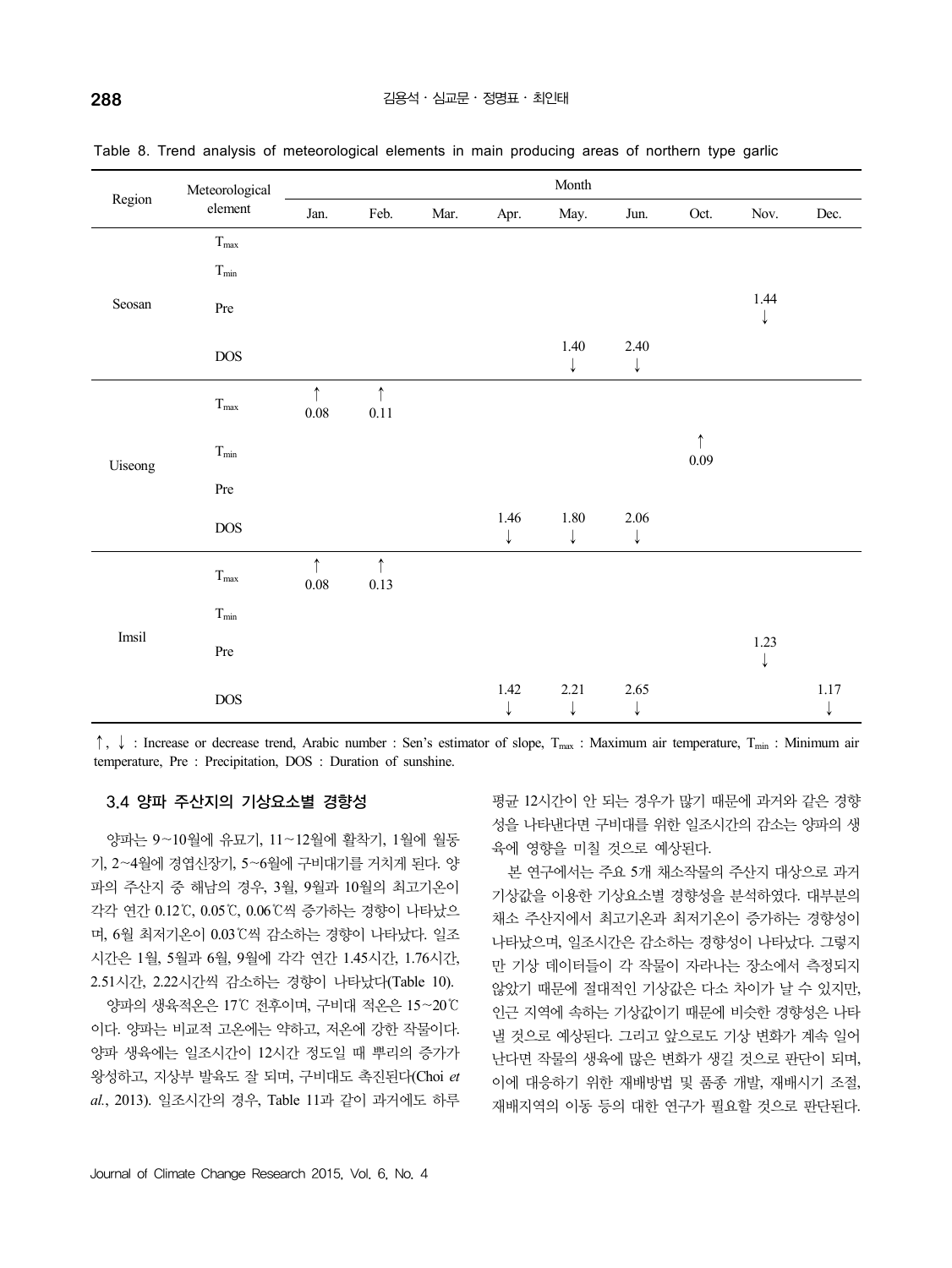|         | Meteorological                |               |                             |                                                  |                         | Month         |               |               |              |                |
|---------|-------------------------------|---------------|-----------------------------|--------------------------------------------------|-------------------------|---------------|---------------|---------------|--------------|----------------|
| Region  | element                       | Jan.          | Feb.                        | Mar.                                             | Apr.                    | May.          | Jun.          | Oct.          | Nov.         | Dec.           |
|         | $T_{\text{max}}(\mathcal{C})$ | 0~5           | $1\sim9$                    | $7 - 12$                                         | $13 - 21$               | $20 - 24$     | $24 - 27$     | $18 - 23$     | $8 \sim 15$  | $1\sim$ 7      |
|         | $T_{\min}$ (°C)               |               | $-15 \sim -5$ $-11 \sim -1$ | $-5\sim0$                                        | $0 \sim 8$              | $6 \sim 10$   | $12 \sim 16$  | $16^{\sim}22$ | $16 - 23$    | $11 - 17$      |
| Seosan  | Pre (mm)                      | $3 \sim 66$   | $0 - 68$                    | $3 \sim 127$                                     | $17 - 180$              | $17 - 232$    | $9 - 439$     | $0 - 267$     | $8 \sim 164$ | $8 - 75$       |
|         | $DOS$ (hr)                    | $103 - 181$   | $117 - 210$                 |                                                  | $130 - 238$ $142 - 268$ | $174 - 274$   | $95 - 286$    | $155 - 248$   | $102 - 189$  | $105 \sim 182$ |
|         | $T_{\text{max}}(\mathcal{C})$ | $0\sim$ 7     | $3 \sim 11$                 | $10 \sim 15$                                     | $16 - 22$               | $22 - 27$     | $25 - 30$     | $17 - 24$     | $10 - 16$    | $3\sim9$       |
|         | $T_{min}$ (°C)                |               | $-15 \sim -5$ $-11 \sim -1$ | $-5\sim0$                                        | $0 \sim 8$              | $6 \sim 10$   | $12 \sim 16$  | $2 - 8$       | $-5 - 2$     | $-12 - -4$     |
| Uiseong | Pre (mm)                      | $0 - 98$      | $0^{\sim}96$                | $3 \sim 102$                                     | $15 \sim 188$           | $12 \sim 175$ | $8 - 295$     | $0 - 99$      | $0 \sim 120$ | $0^{\sim}43$   |
|         | $DOS$ (hr)                    | $110 - 210$   | $92 - 223$                  | $122 - 242$                                      | $150 - 302$             | $167 - 368$   | $119 - 337$   | $131 - 247$   | $115 - 211$  | $113 - 202$    |
|         | $T_{\text{max}}(\mathcal{C})$ | $0 \sim 5$    | $2 \sim 10$                 | $8 \sim 14$                                      | $15 - 21$               | $21 - 25$     | $24 - 29$     | $18 - 24$     | $8 \sim 15$  | $1 \sim 8$     |
|         | $T_{\min}$ (°C)               |               | $-15 \sim -4$ $-10 \sim -2$ | $-4\negthinspace\negthinspace\sim\negthinspace0$ | $0 \sim 8$              | $6 \sim 11$   | $12 - 16$     | $3 \sim 8$    | $-3 \\ -2$   | $-11 \sim -3$  |
| Imsil   | Pre (mm)                      | $15 \sim 110$ | $2 \sim 100$                | $13 \sim 120$                                    | $20 - 249$              | $23 \sim 162$ | $14 \sim 343$ | $2 \sim 167$  | $7 - 146$    | $3 \sim 77$    |
|         | $DOS$ (hr)                    | $118 - 212$   | $119 - 211$                 | $115 - 265$                                      | $160 - 298$             | $172 - 303$   | $97 - 292$    | $154 - 284$   | $108 - 244$  | $89 - 220$     |

Table 9. Monthly weather data in main producing area of northern type garlic (1981~2010)

T<sub>max</sub> : Maximum air temperature rage, T<sub>min</sub> : Minimum air temperature rage, Pre: Precipitation rage, DOS : Duration of sunshine rage

Table 10. Trend analysis of meteorological elements in main producing area of onion

|        | Meteorological               |      |      |      |      | Month |      |      |      |      |      |
|--------|------------------------------|------|------|------|------|-------|------|------|------|------|------|
| Region | element                      | Jan. | Feb. | Mar. | Apr. | May.  | Jun. | Sep. | Oct. | Nov. | Dec. |
|        |                              |      |      |      |      |       |      |      |      |      |      |
|        | $T_{\hbox{\scriptsize max}}$ |      |      | 0.12 |      |       |      | 0.05 | 0.06 |      |      |
| Haenam | $T_{\rm min}$                |      |      |      |      |       | 0.03 |      |      |      |      |
|        | Pre                          |      |      |      |      |       |      |      |      |      |      |
|        | <b>DOS</b>                   | 1.45 |      |      |      | 1.76  | 2.51 | 2.22 |      |      |      |

↑, ↓ : Increase or decrease trend, Arabic number : Sen's estimator of slope, T<sub>max</sub> : Maximum air temperature, T<sub>min</sub> : Minimum air temperature, Pre : Precipitation, DOS: Duration of sunshine.

Table 11. Monthly weather data in main producing area of onion (1981~2010)

| Region | Meteorological                |              | Month                      |             |                           |              |                             |              |              |                                                                                                                                                   |             |  |  |
|--------|-------------------------------|--------------|----------------------------|-------------|---------------------------|--------------|-----------------------------|--------------|--------------|---------------------------------------------------------------------------------------------------------------------------------------------------|-------------|--|--|
|        | element                       | Jan.         | Feb.                       | Mar.        | Apr.                      | May.         | Jun.                        | Sep.         | Oct.         | Nov.                                                                                                                                              | Dec.        |  |  |
|        | $T_{\text{max}}(\mathcal{C})$ | $4 \sim 11$  | $10 \sim 13$               | $15 - 20$   | $21 \sim 24$ 24 $\sim 28$ |              | $26 \sim 32$                | $24 - 28$    | $19 - 24$    | $11 \sim 17$                                                                                                                                      | $5 \sim 11$ |  |  |
|        | $T_{\min}$ (°C)               | $-4\neg 0$   | $-1\sim$ 3                 | $2 \sim 10$ | $9 \sim 13$               | $15 \sim 18$ | $19 - 23$                   | $13 \sim 19$ | $7 - 11$     | 0~6                                                                                                                                               | $-4\neg 0$  |  |  |
| Haenam | Pre (mm)                      | $8 \sim 128$ | $14 \sim 158$ $8 \sim 194$ |             | $29 - 290$ $28 - 724$     |              | $42 \sim 549$ $12 \sim 417$ |              | $2 \sim 167$ | $7 \sim 146$                                                                                                                                      | $3 \sim 77$ |  |  |
|        | $DOS$ (hr)                    |              |                            |             |                           |              |                             |              |              | $120 \sim 226$ $122 \sim 297$ $147 \sim 326$ $152 \sim 331$ $82 \sim 308$ $95 \sim 338$ $97 \sim 312$ $162 \sim 281$ $112 \sim 263$ $97 \sim 216$ |             |  |  |

T<sub>max</sub> : Maximum air temperature rage, T<sub>min</sub> : Minimum air temperature rage, Pre: Precipitation rage, DOS : Duration of sunshine rage.